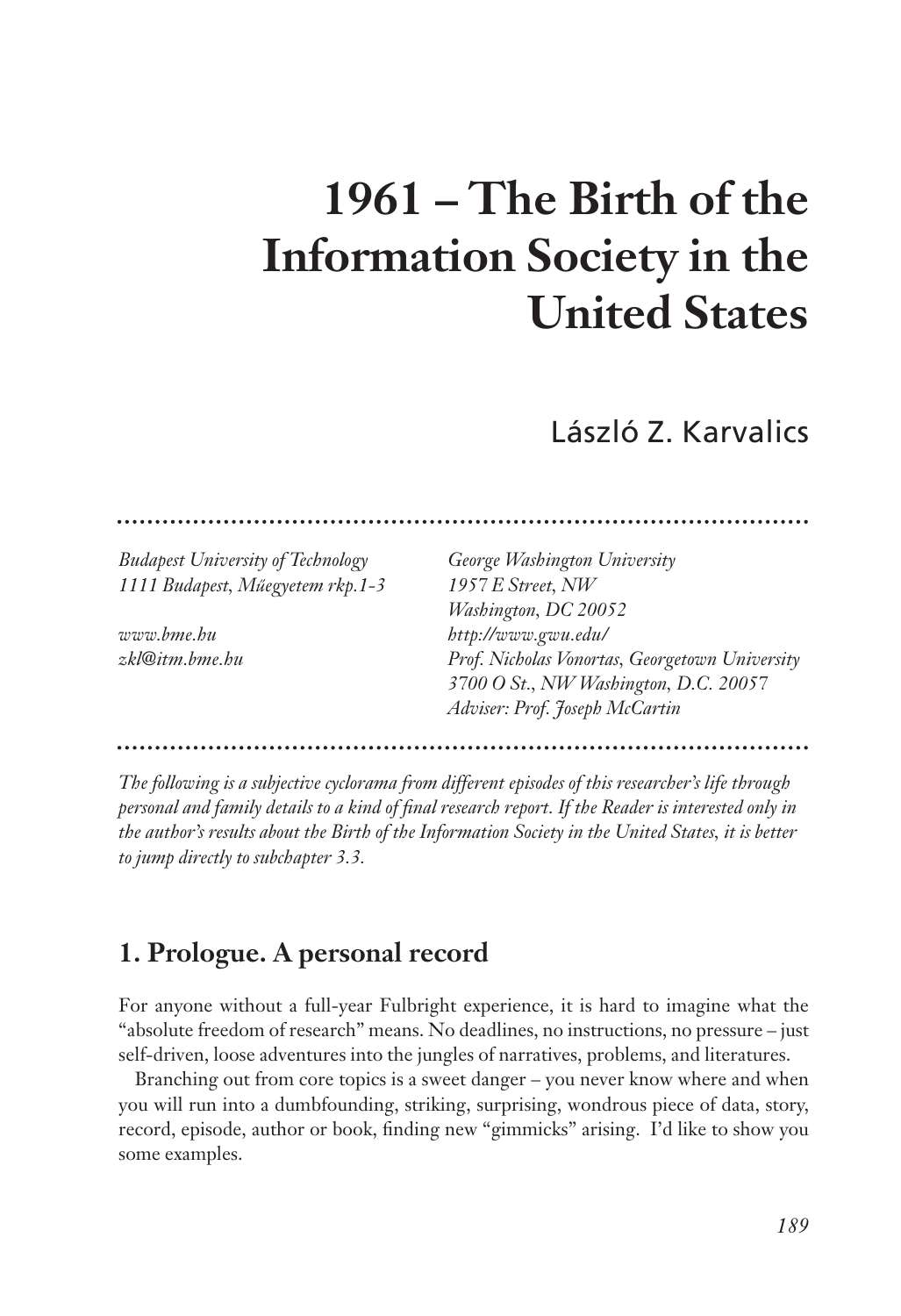#### *1.1. Serendipity*

Have you ever been invited to take part in a Fulbright newcomer's reception? There are lots of scholars sitting around the tables in a random order, producing quiet and short self-introductions in polite, gentle phrases. Is there any chance of getting important contributions to your research from a *who-knows-which-kind-of-discipline he/she is in* colleague? Anyway, in my first official Fulbright community event, I met an urban scientist from Australia, who suggested that I read the books of Jean Gottmann, the French urban scientist and geographer, whose ideas may be related to my own interests.

Can you imagine my feelings when – after collecting all the important books of Gottmann – I found the term "*White collar revolution*" as the title of chapter 11 of his Magnum Opus (*Megalopolis. The Urbanized Northeastern Seaboard of the United States*)? This chapter is the first analytical description of the information society, first published in 1961, and this text *radically re-writes the historiography of information society history*. It is Jean Gottmann who has really initiated the discourse, and the future handbooks have to start with his name. And don't forget the name Richard L. Meier (*A Communications Theory of Urban Growth*, MIT Press, 1962), Jane Jacobs and other urban scientists: they are the real beginners. My duty is to finish the paper I immediately started to write: "*Life before Machlup: architects and urban planners as precursors of information society theory".*

#### *1.2. Haphazard*

Earlier, I had found T.C. Helvey's book (*The Age of Information. An Interdisciplinary Survey of Cybernetics,* Educational Technology Publications, 1971) in several lists about relevant information society literature, and when I realized that I could order it for just a few bucks, I invested in a copy. A few days later I received the book, and I was very happy to realize that this copy contains blessings from the author. Furthermore, the previous owner inserted an original newspaper clipping into the book with an article about the freshly published work of Helvey – and I had to learn from the unknown author of the article that *T. Charles Helvey, the first full professor of cybernetics in the United States, was a Hungarian-born scientist*. T. stands for Tibor, his original Hungarian first name. I started an investigation of the "old IT-boys," and I realized that Helvey is absolutely unknown in Hungary, so I found myself with a new duty: pioneering research into how they are perceived in Hungary.

#### *1.3. Discoveries - Hungarians everywhere*

Just a short list of Hungarians I ran into during my Internet and library adventures.

*Charles (Chuck) Csuri*, the father of computer art (1962) and Professor at Ohio State University, was born into a Hungarian immigrant family. I am proud to confess that I was able to successfully contact him by e-mail, and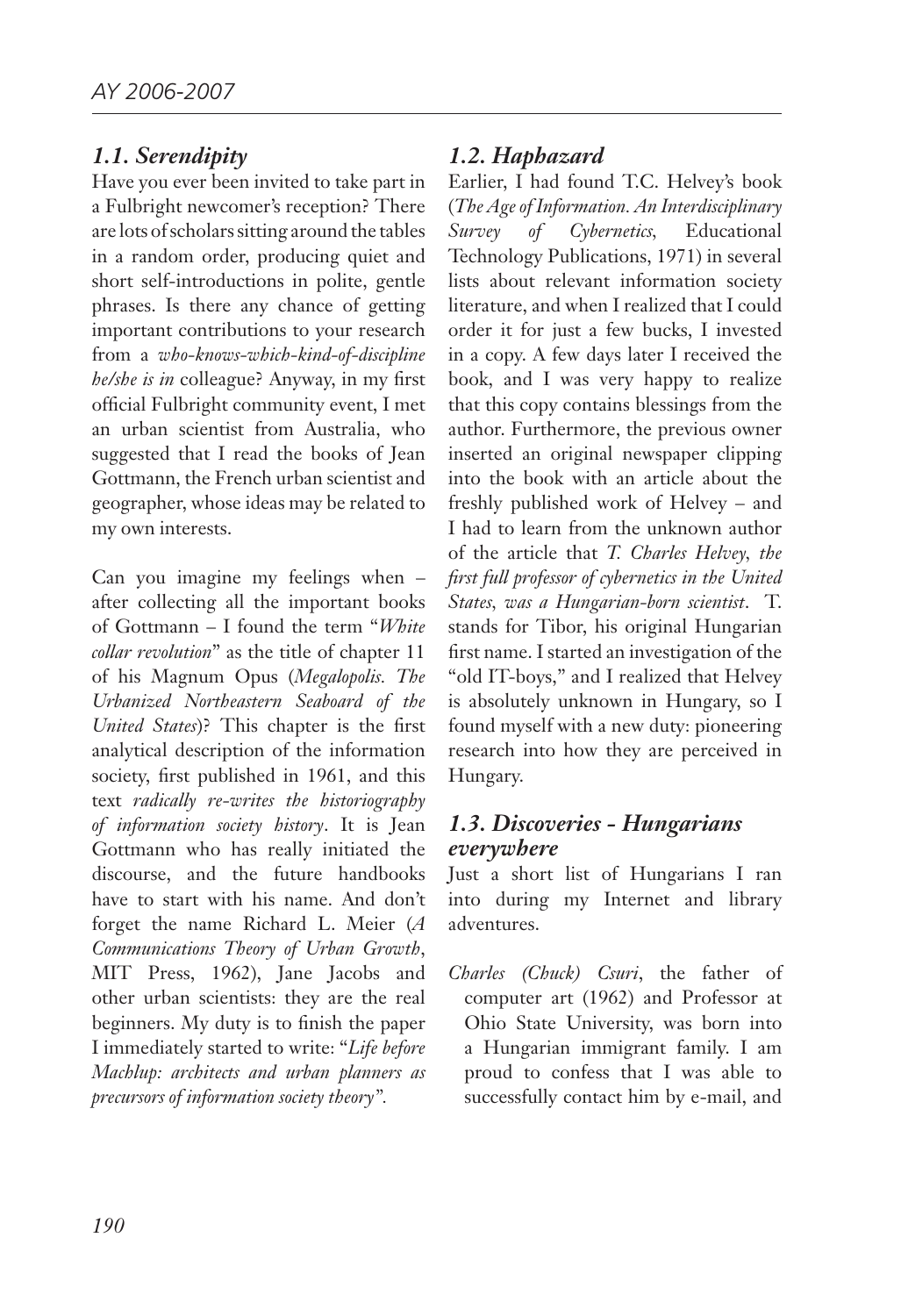I could start the Hungarian reception of this wise, lovely, and dynamic artist and scientist, who, far over 80, is still very active.

- *Andras Angyal (Angyal András)* has developed an original theory of personality. His "holistic" approach<sup>1</sup> is very transformative and fruitful in the current environment-centric information society discourses. It is strange to see that he is identified several times as a *Danish* scientist. It is time for the Hungarian public to discover him.
- Searching for the first usage of "control" in a social science context, I found *Nicholas Doman (Domán Miklós)*, the author

of the book *The Coming Age of World Control. The Transition to an Organized World Society* (Harper and Brothers, 1942). Very fresh, very interesting, very forgotten book – I immediately started to cooperate with his son to find a way to help in his father's "revival".

#### *1. 4. Pilgrimage to Eugene Garfield*

Eugene Garfield, the founder of the *Institute for Scientific Information* (ISI, 1960) became my target as one of the living members of the Information Society "Pantheon" in US. He began regular publication of the *Science Citation Index* in 1964 through the Institute for Scientific Information, and he is the Great Old Man of scientific information services.



**Eugene Garfield and the author in Philadelphia (May, 2007)**



**Harriet Mayor Fulbright and the author in Washington DC (October, 2006)**

**Townhome basement as an alien's scientific headquarter**

<sup>1</sup> *Foundations for a Science of Personality* **(New York, The Commonwealth Fund, 1941 and** *Neurosis and Treatment. A Holistic Theory* **(John Wiley and Sons, 1965)**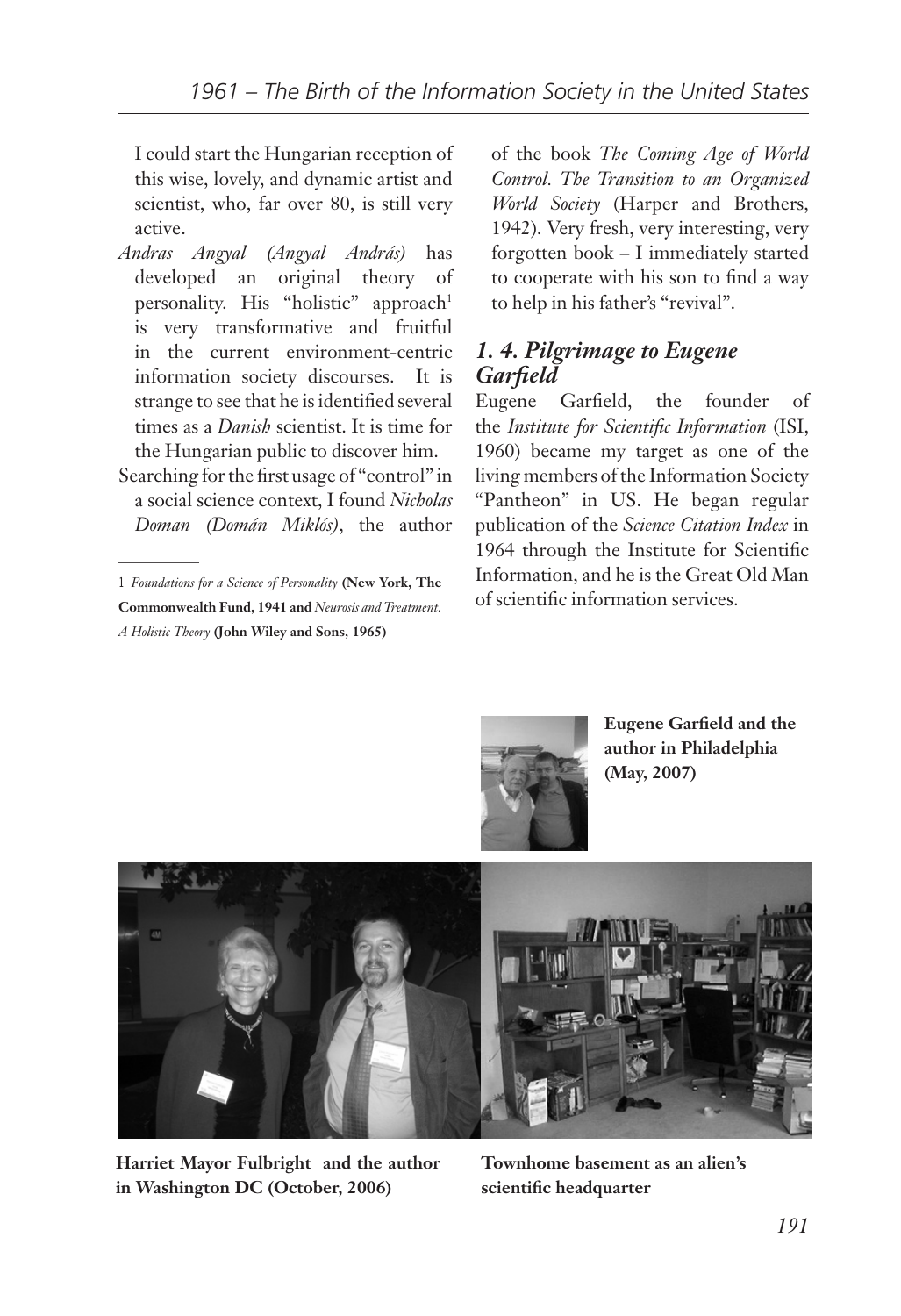

I am very happy to have had a chance to visit him in Philadelphia, and to see his inexhaustible energy for working, learning, and innovating far into his 80's. I am planning to write about him as a gate-opener to the science of the information society and as an emblematic figure of the early information services, beyond information technology.

# **2. Family life in Virginia**

It was one of the best decisions of my life to bring my family (my wife and my four children) with me, and then to live in Loudoun County, VA instead of Washington, DC. The public schools are excellent here, the grass is green and life is calm, and my basement became a research headquarters within just a few weeks.

One year is enough for a flexible child to learn the language, the (multi)cultural society in the US, and the basics of living here, as well as to make friends, learn new sports, and feel the pros and cons of the American way of life. The weekends and holidays provided extraordinary possibilities to discover the famous sights of the DC-area, the Potomac River, the Shenandoah Valley, the Chesapeake Bay, and other gems on the East Coast, such as the Outer Banks, the Smoky Mountains, Florida, and New York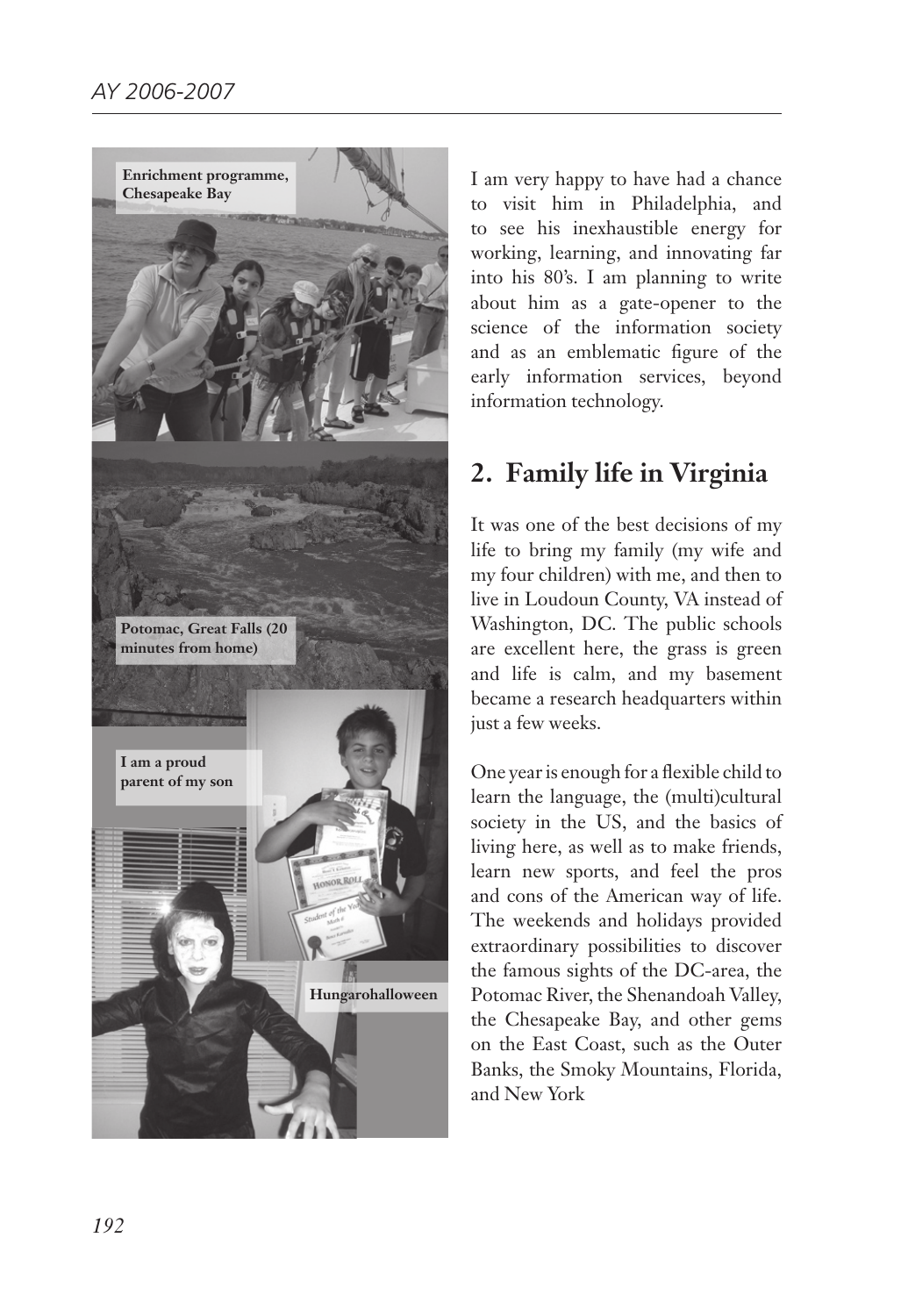This was the best year in our Family Chronicle, ever.

# **3. Research record**

It was necessary to change my focus. Instead of composing one monographic book, I decided to write a few original articles. I had to realize that my plan was too ambitious and that I did not have enough time to perform all of my research and finish a book. On the other hand, my results are more interesting than I expected. They are real novelties, and I hope that I can publish these results soon.

## *3.1. The start-up hypotheses*

According to more and more commentators, the final emancipation of the information society as an independent field of scientific inquiry is related to the publication and impact of Manuel Castells's trilogy on the information era (*Castells, 1996, 1997, 1998*). While, even earlier, the examination of the information society had unquestionably been one of the most exciting fields of current social theory, the reception of Castells's monumental work contributed to its becoming an accepted discipline (*Duff, 2000*) and a field of knowledge that came to be widely taught in higher education.

Since then, however, the focus of the discourse on the information society has been displaced more and more toward the future, primarily because of the entry of the topic into political and public speech (*information society strategies*) and

also because the discourse has become preoccupied with technology (*IST – information society technologies*). Oddly enough, it is exactly *this orientation toward the future that has fed the demand for investigating the origin and roots of the information society*. There is, however, hardly any professional literature on the latter topic; the only starting-point, Dordick and Wang's retrospective work (*Dordick 1993*), is still unique. Meanwhile, three historical trends have evolved that are valuable in themselves but have diverted attention from the birth of the information society:

- • *The hermeneutical trend* is mainly focused on the history of thinking about the information society – i.e. on publications, authors and the history of notions (*Webster, 1995, Crawford, 1983*)
- • *The hyper-historical* trend has jumped from the end of the 19<sup>th</sup> Century back to the last third of the 18<sup>th</sup> Century in researching the prehistory of the information society but lacks a message about its actual birth (*Mattelart, 2001, Headrick, 2000, Darnton, 2000*)
- • *The technology history trend* reduces the history of the information society to the history of its key technologies, arriving at questionable statements, such as: "The information society was born in the spring of 1963 with the founding of MIT's Project MAC" (Garfinkel, 1999; MAC—Machine-Aided Cognition as the goal and the multiple-access computer as the tool).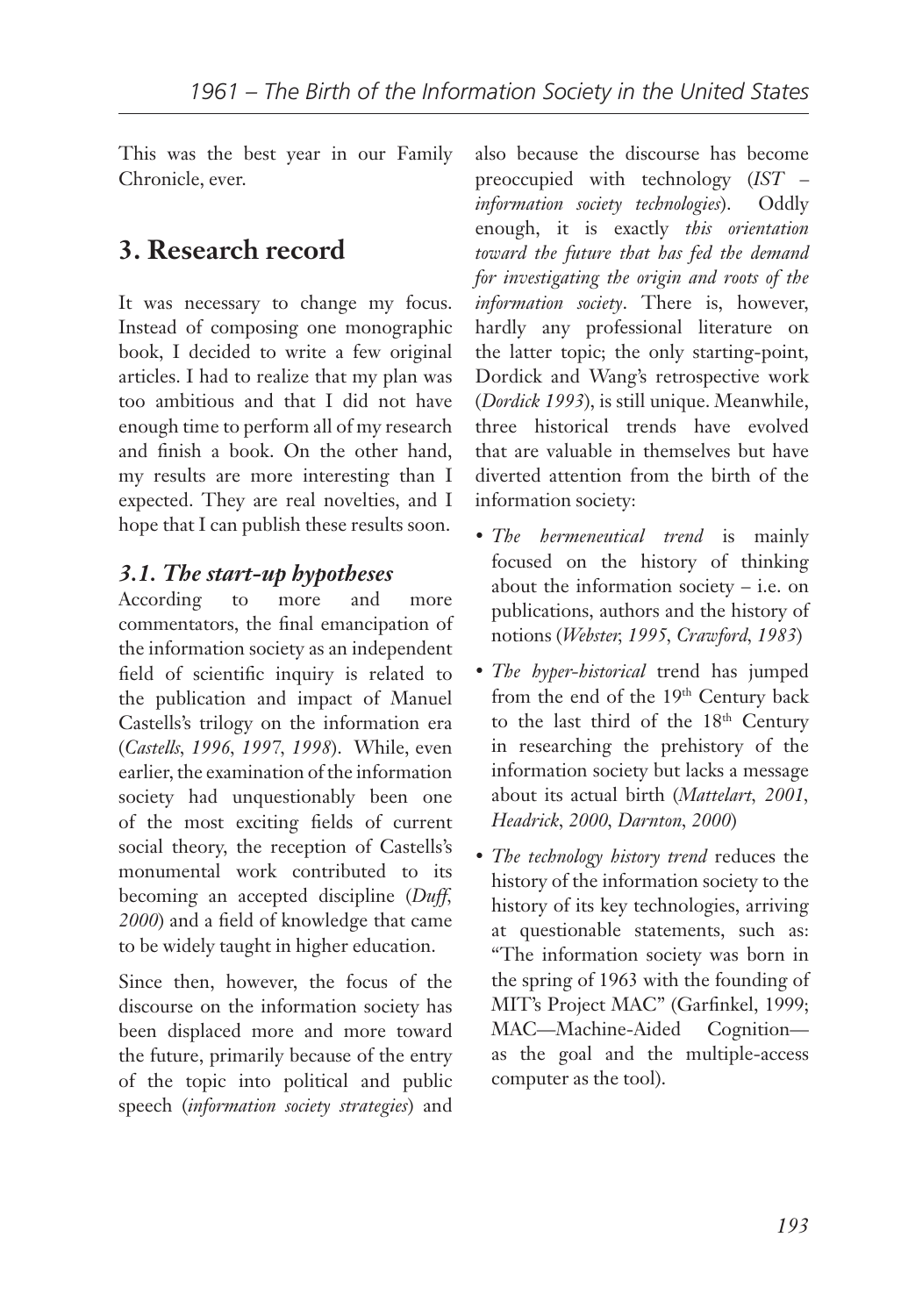#### *3.2. The original objectives*

Although any single year or even a decade cannot be designated as the start of the information society, I saw more and more reason for *1961 to be considered as a landmark year in every respect*. I am ready to argue that this was the year when the most pregnant changes in all the important sub-systems of society and in all types of information operations took place; and that *most of these changes* (although not every one of them) *point to the United States*.

By fitting together the many and only partly known historical puzzles, data, and events, I wanted to give a comprehensive, coherent, and novel picture of the beginning of the world historical change that has expanded enormously since then, focusing on the time when the tectonic shift had already taken place but was recognized and consciously focused on by only a very few and exceptional individuals. Even the experts immersed in the topic may be surprised at the number of developments that had taken place between 1960 and 1962, which, in retrospect, turn out to be clear indications of the paradigmatic change, the evolution of the information society itself.

The clarification of this observation will continue the discourse started by James Beniger in his epoch-making book, published in 1986. According to the preface of this book, young Beniger, who was about to start his university studies, was, during a summer of professional practice, involved in the comprehensive development programs launched in the aftermath of the Sputnik-shock. Instead of asking simply: *why? —* he found himself faced with the question: *why precisely now* is it that revolution is going on in society and technology? And although the conceptual or theoretical answer is given in the pages of his book, *Control Revolution,* I believe that a practical answer can also be given, based on a detailed and revealing analysis of concrete historical material. Such an answer will also make more precise Naisbitt's (1982) famous adage, referred to by many, according to which "information society was born in 1956 or 1957... [This] was the end of the industrial era..."

To illustrate my ideas, I would like to introduce some topics as elements of my research plan.

Society and production — from the *perspective of employment, the product world, and consumption*

This topic shows the rupture of longterm changes in society as a "real sector", starting from Fritz Machlup's pioneering work (*Machlup, 1962*) and going on to the collection and arrangement of the most important lines of data.

• *(Information) technology — pioneers everywhere*

This is a survey of the decisive steps concerning both the application of computer science (Unimate, the first industrial robot) and the path leading to the evolution of the Internet; and also the new world of reproduction (the beginning of mass xerography, 1960).

• *(Knowledge) technology — the birth of alternatives* 

The emblematic event here is the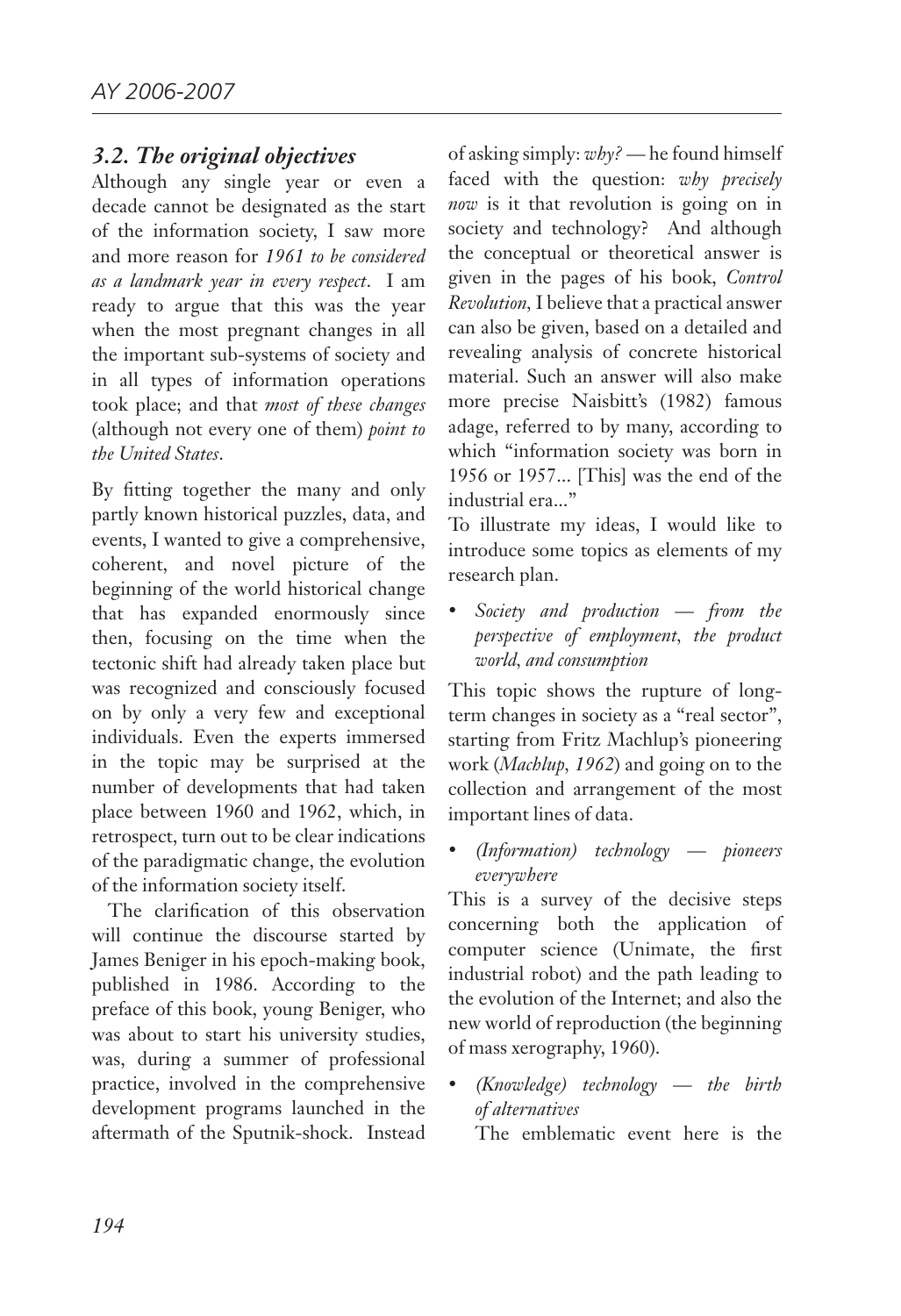founding by Ivan Illich of the Center for Intercultural Documentation (CIDOC) in Cuernevaca, Mexico in 1961. In just a few years, new dimensions in higher, lower, and adult education have opened up, and the approach later known as knowledge management in company organization came into being.

• *Science — a leap in getting to know, a leap in topics*

The beginning of space activities and space applications, the silent revolution in scientific establishments, and the new phase of science all appear, in indirect reflection, in *The Structure of Scientific Revolutions* (*Kuhn, 1962*).

• *Arts — visions and sensitivities*

The topic covers science fiction, fine arts, and architecture, with bewildering forecasts and fine intuitions.

The global narrative — the birth of *planetary quality*

According to my hypothesis, the birth of the information society can be dated to the same short period in time as the birth of global quality, in a system-science sense. This planetary entity indicates its arrival with the introduction of the unified measuring system (Systeme International d'Unité, 1960) and the explosion of space research. It is not by chance that the basic book of *Cybernetics* is also published at this time (*Wiener, 1961*).

Social theory — the direct and indirect *vanguards of reflection*

While Machlup's great work (*1962*) is a fundamental part of the information society discourse, it is rather strange that Marshall McLuhan (*1957, 1961, 1962a, 1962b*) has not yet been integrated into the tradition. The works of the Japanese writer Tadao Umesao, published in these years, are hardly known, even though he is the father of the notion of the information society and its first real theoretician. I plan to point out that political science *(Schattschneider, 1960, Edelman, 1960*) and sociology perceived the whiff of change at the same time, and that everyone approaching from the direction of communication (*Williams, 1961, 1962*) came close to the conception of the *information society* during this period of time.

#### *3.3. Preliminary Results 3.3.1. Modelling the birth of Information Society*

I realized that to reconstruct the birth of the Information Society in a narrative structure is not enough to find the answer for the most disconcerting questions. Why *only* in the United States? Why *then* and not earlier or later? Which factors are behind the uniqueness, discreteness, specificity, and particularity of the United States' social history?

My jumping-off place is the statement that *(information) technology is not the agent of change, itself*. We need to construct *a flowchart* to understand the anatomy of the major system clusters and find the crucial transformative forces. Its elements are social relations and activity patterns: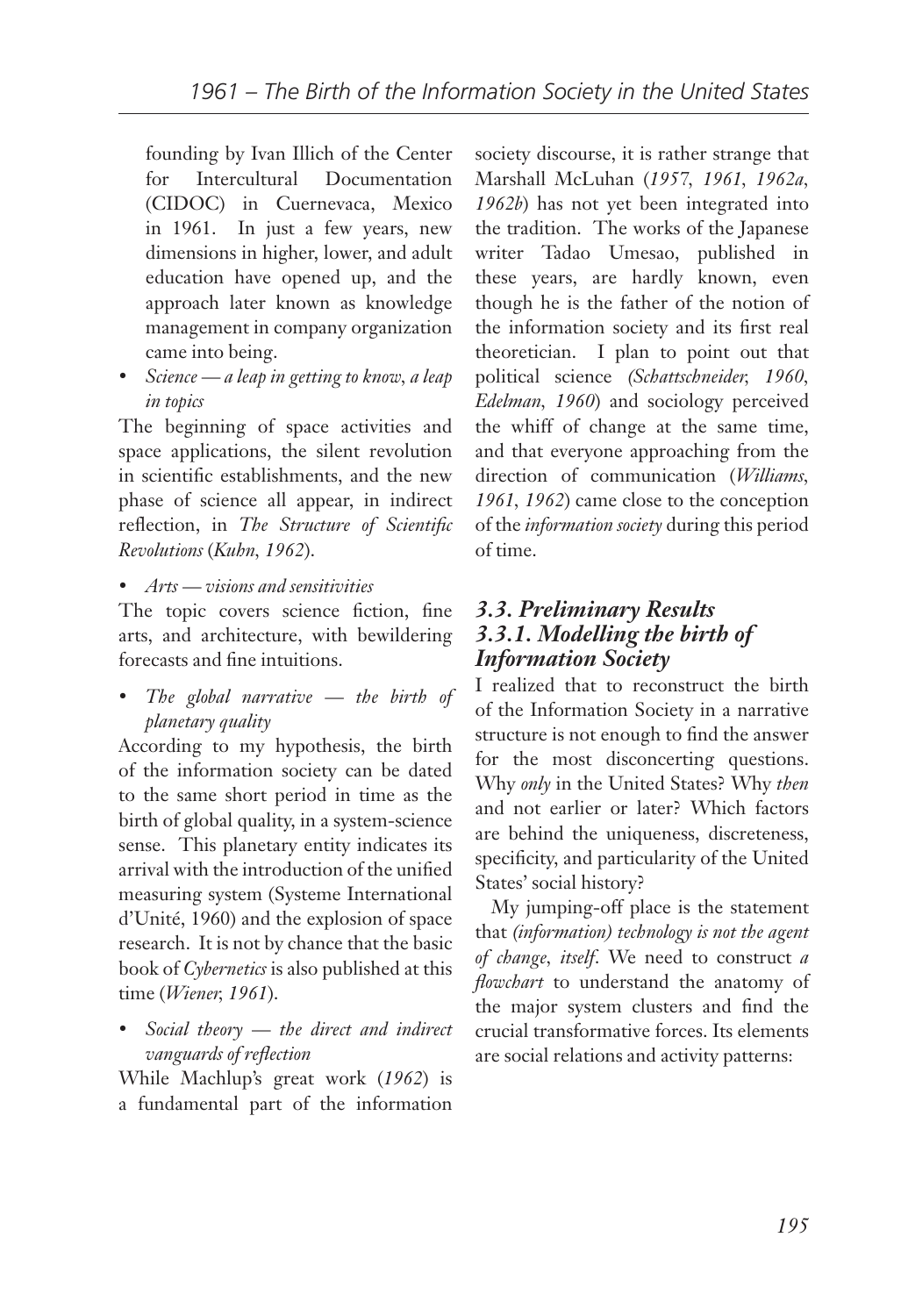- • *Interconnectivity*
- • *Cognition*
- • *(Knowledge) Assets*
- • *Coordination*
- • *Decision*
- • *Action (Performance)*

Of course, we can find revolutionary technology behind all of these "clusters", as well as the *power of consistent mutual transformations* between and among them as a resolution for the questions. After establishing this structure and logic, we can start to "fill up" the categories with the well-known historical material. I am working hard to develop and to visualize this innovative model as a guide for the reconstruction process.

## *3.3.2. Information Society: The Rhythm of Emergence*

In the United States, based on complex indicators, *the capital and its environs* (*the Greater Washington Area*) *were regarded as an information society as early as the 1950's*. Within a few years, the New York-Boston axis attained the same status, and by 1955 the entire east coast, the "Megapolis," and California, as well as the Great Lakes region joined this group. *Based on national indicators, it could be claimed that around 1960 the United States, which is the size of a continent, had become an information society*.

## *3.3.3. 1961 – what a year it was*

I am more determined and resolute that *if a single "emblematic" year denoting the "beginning" of the information society is to be specified for future history textbooks, it should really be 1961*. This was the year

when the main economic indicators in the United States "tipped over", and when the prototype of the computer network which forms the technological "tissue" of the information society was built. This was the time when humanity entered the space age and embarked upon signal transmission via satellite, and finally, as mentioned beforehand, this is when the term "information society" was coined.

## *3.3.4. Mounds of evidence*

Did you know that the fiber-optic revolution started in the field of gastroenterology? That the origins of optical character recognition, computer graphics, computer-generated music, computer games and the barcode are deeply rooted into the Big Decade (between 1954-1964)? That almost all the most important concepts of our age were coined also during these years? (Nanotechnology, the fractal, the new media, bionics, the cyborg, artificial intelligence, and the information age itself). This period is the cradle of knowledge technologies, the new generation of professional information services and knowledge companies – and a lot of other things. Once we could build the skeleton of the model, it was then easy to stick these "inert materials" on to it.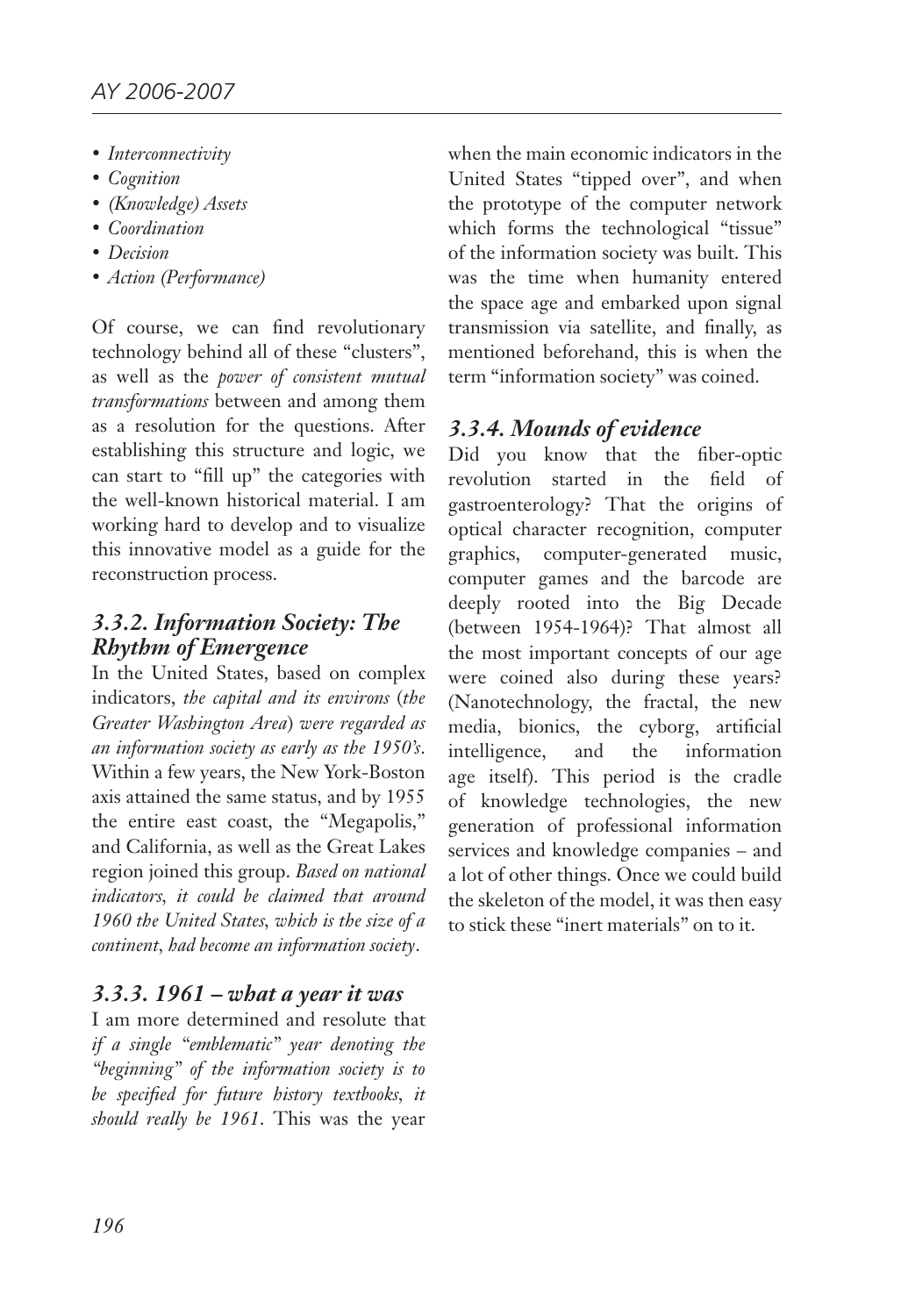# **4. Epilogue. Scholarship publication file2**

# *4.1. In English, published*

1. Information age education in a sustainable world (3) *Practice and Theory in Systems of Education* Vol. 2. No. 3-4 (2007) p. 65-78. http://www.eduscience.hu/ (with Vietorisz, Thomas) 2. Information society – what is it exactly? (The meaning, history and conceptual framework of an expression) (4) *Information Society. Textbook* Ed: Pinter, Robert Gondolat-Uj Mandatum,

# *4.2. In English, before publishing:*

2008

3. Knowledge producing megamachines: social innovation for the information age (3)

International Journal of Knowledge and Learning

# *4.3. In Hungarian, published*

4. Az információs társadalom gondolat európai szálláscsinálója. In memoriam Jean-Jacques Servan-Schreiber (1924- 2006) (4)

*Információs Társadalom*, 2007/1. 124- 136.o.

#### **(The European pioneer of information society thinking. In memoriam Jean-Jacques Servan-Schreiber (1924- 2006). )**

5. A horizontális kormányzás imperatívusza – új Hoover-bizottságok felé (2)

*Információs Társadalom*, 2007/1. 31- 35.o.

**(The imperative of horizontal government. Towards new Hoover commissions.)**

6. A cyber-infrastruktúra mint aktuális kihívás és mint tudományszociológiai probléma (2)

*Magyar Tudomány*, 2007/4 475-489.o. **(Cyberinfrastructure. A challenge for the sociology of science)**

7. Az információs társadalom történetisége (5)

*Információs Társadalom*, 2007/3 47- 69.o.

*(The Historicity of the Information Society)*

8. Telpak, Telstar, Carterfone. Az információs társadalom kialakulásának telekommunikációs metszete az Egyesült Államokban (1956- 1968) (5)

In: *Mozaikok a hazai telematika eredményeiből. Gordos Géza 70. születésnapjára* Szerk: Talyigás Judit Híradástechnikai Egyesület, 2007 57- 71.o.

**<sup>2</sup> The numbers (1-5) after the titles are representing the relavance of the publication according to the "core topic" (the original research plan)**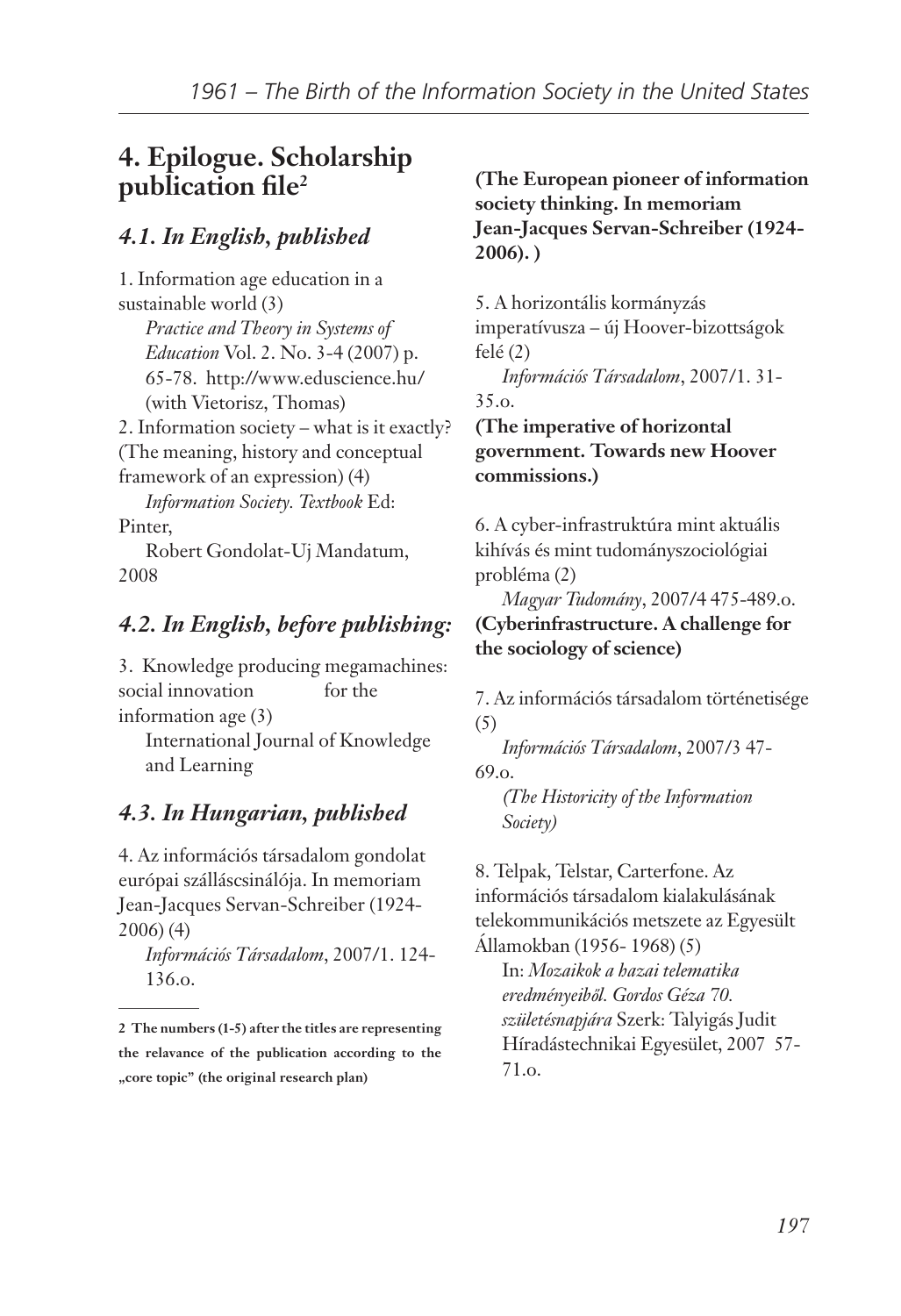#### **(Telpak, Telstar, Carterfone. The emergence of the Information Society from telecommunication aspects (1956-1968).)**

9. "Milliónyi kis tudáskazán". Az oktatás átalakítása és a fenntartható világba való átmenet (3)

*Eszmélet* 75. (2007 ősz) 5-36.o. (Vietorisz Tamással)

("Millions of tiny knowledge**furnaces". Transformation of education and transition to a sustainable world)**

10. Digitális kori kormányzás (3) Demos, 2008 1-81.o. **(Digital Era Government)** 

11. "A monitor a festővásznam". A számítógépes művészet magyar úttörőjéről (Chuck Csuri, 1962) (5) In: *Cseppekből lesz az eső. Bakonyi Géza Emlékkötet* Szerk: Simon Melinda, Hegyi Ádám Szeged, 2008 április **(The screen is my canvas. On the Hungarian pioneer of computer art (Chuck Csuri, 1962).)**

#### *4.4. The final version is almost ready – going to be published*

12. Life before Machlup: architects and urban planners as precursors of information society theory

13. Posztindusztrialitás, fehér gallér, agymunka. Az információs társadalom fogalmi előzményeihez (4)

**(Post-industrial society, white collar, brainwork. On the conceptual precursors of Information Society)**

14. Két kontrollforradalom között: az információs társadalom közoktatásának körvonalai (3)

**(Between two control revolutions. About the public education of the Information Society)**

15. The Birth of the Information Society in the United States (ppt-presentation with  $150$  slides)  $(5)$ 

# **Bibliography**

# *1. Information Society basics*

*Bell, Daniel* (1976): The Coming of Post-Industrial Society: a Venture in Social Forecasting New York, Basic Books *Bell, Daniel* (1980): The Social Framework of the Information Society In: Forester, T. (ed) The Microelectronics Revolution: The Complete Guide to the New Technology and Its Impact on Society. Cambridge, MA: MIT Press *Beniger, James R*. (1991): "Information Society and Global Science" In: Dunlop, Ch.-Kling R. (eds.): Computerization and Controversy: Value, Conflicts and Social Choices. San Diego: Academic Press

*Beniger, James R*. (1986): The Control Revolution. Technological and Economic Origins of the Information Society. Harvard University Press

*Black, Alistair* (1998): Information and modernity: The history of information and the eclipse of library history. Library History, May, vol.14.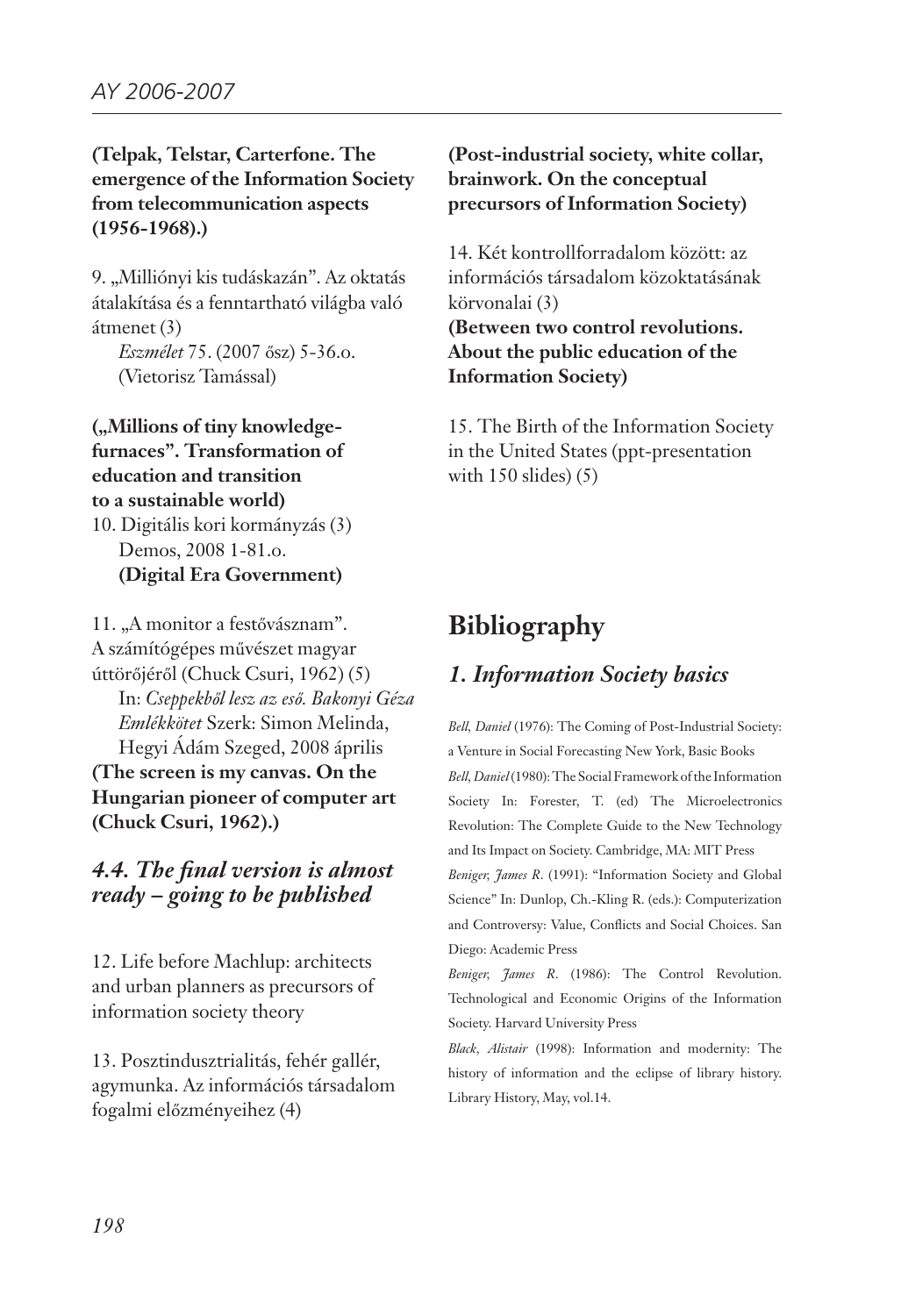*Castells, Manuel* (1996,1997,1998): Manuel Castells: The information age: economy, society and culture I-III. Blackwell (I. The Rise of the network society II. The power of identity III. End of Millennium)

*Cordell, A. J.* (1985): The Uneasy Eighties: the Transition to an Information Society. Ottawa, Science Council of Canada: Hull Quebec

*Dordick, Herbert S.- Wang, Georgette* (1993): The Information Society. A retrospective view SAGE Publ.

*Edelstein, A.S. - Bowes, J.E. - Hassel, S.M*. (eds.) 1978: Information Societies: Comparing the Japanese and American Experiences International. Communication Center, School of Communications, University of Washington

*Kumon, Shumpei* (1994, 2001): Theory of Information Civilization

*Levinson, Paul* (1999): Digital McLuhan. A guide to the information millennium. Routledge

*Masuda, Yoneji* (1980): The Information Society as Post-Industrial Society. Tokyo:IIS, Washington DC:The World Future Society.

*Masuda, Yoneji* (1985): Computopia. In.: T. Forester (ed.): The Information Technology Revolution. Oxford: Blackwell

*Masuda Yoneji* (1990): Managing in the Information Society: Relesing Synergy Japanese Style. Oxford, Blackwell

*Marien, Michael* (1996): New communication technologies: a survey of impacts and issues FUTURESCO No.6. (October) pp 6-20.

*Martin, James – Adrian R.D. Norman* (1970): The Computerized Society. Englewood Cliffs,N.J., Prentice Hall *Martin, James* (1978): The Wired Society. Englewood Cliffs,N.J., Prentice Hall

*Martin, James* (1981): The Telematic Society. Englewood Cliffs,N.J., Prentice Hall

*McLuhan, Marshall* (1964): Understanding Media: The Extension of Man. New York: New American Library

*McLuhan, Marshall* (1967): The Medium is the Massage. New York: Bantam

*Mitchell, William J.* (1995): City of Bits. Space, place and the Infobahn. MIT Press

*Naisbitt, John* (1982): Megatrends

*Roszak, Theodore* (1994): The cult of information: a neoluddite treatise on high-tech, artifical intelligence, and the true art of thinking. Berkeley: University of California Press, 1994.